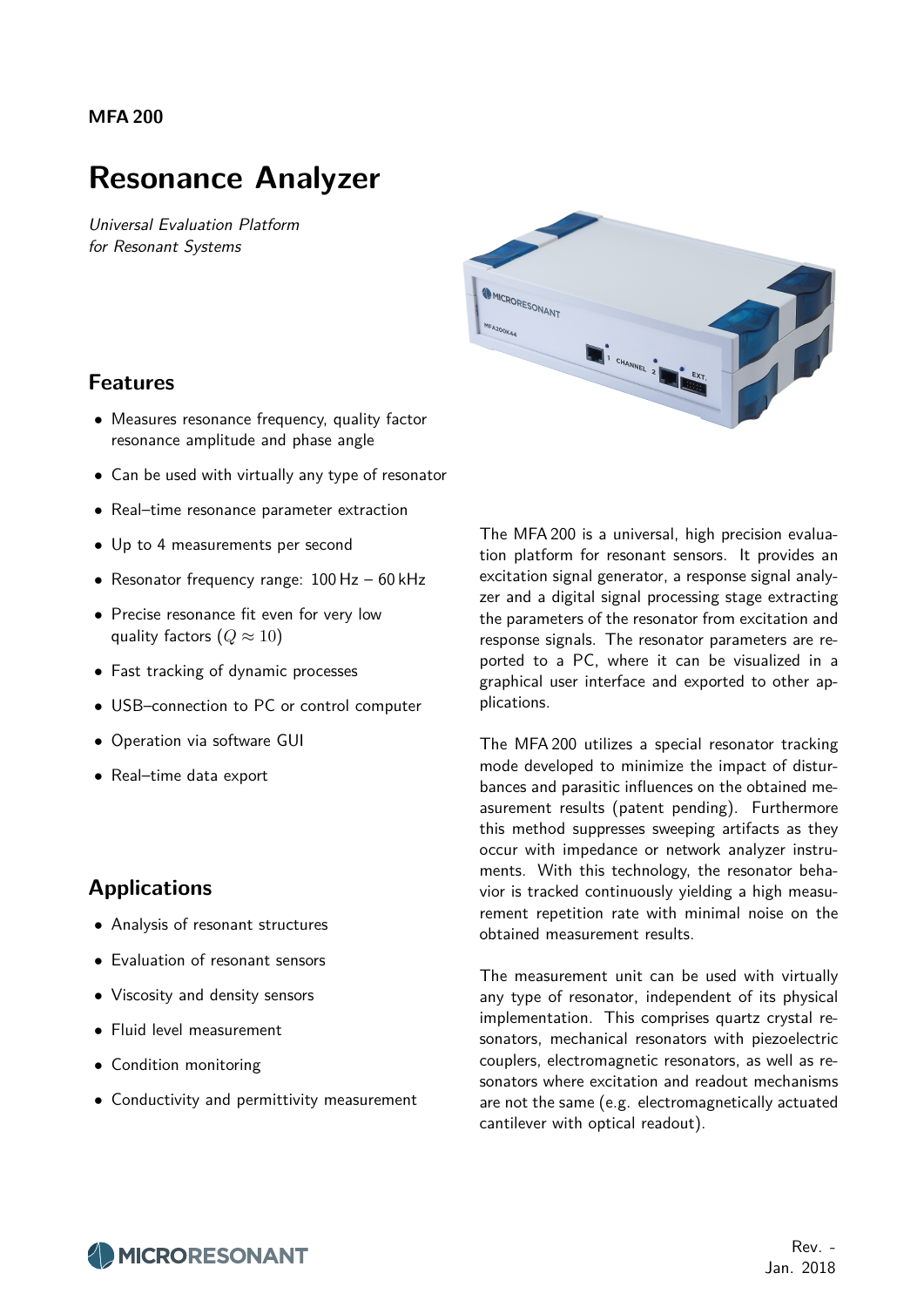## **1 Technical Data**

| <b>Description</b>                        | <b>Minimum</b> | <b>Typical</b> | <b>Maximum</b> | Unit               |
|-------------------------------------------|----------------|----------------|----------------|--------------------|
| <b>GENERAL</b>                            |                |                |                |                    |
| Ambient Temperature                       | 10             |                | 50             | $\circ$ C          |
| Frequency Range                           | 100            |                | 60000          | Hz                 |
| Measurement Repetition Rate <sup>1</sup>  |                |                | 4              | $s^{-1}$           |
| Ref. Clk Stability (over Temp.)           |                |                | $\pm 2.5$      | ppm                |
| Ref. Clk Drift                            |                |                | $+1$           | ppm/year           |
| Data Converter Sampling Rate <sup>2</sup> |                | 200            |                | kSPS               |
| ANALOG IO                                 |                |                |                |                    |
| Full Scale Output Voltage (Single Ended)  |                |                | 7              | Vpp                |
| Full Scale Input Voltage (Single Ended)   | 6.19           | 6.66           | 7.13           | Vpp                |
| Input Common Mode Level                   | $-0.5$         |                | $\mathcal{P}$  | V                  |
| Output Common Mode Level                  |                | $\pm 100$      |                | mV                 |
| Single-Ended Output Impedance             |                | 1.5            |                | $k\Omega$          |
| Single-Ended Input Impedance              |                | 34             |                | $k\Omega$          |
| Noise Floor                               |                |                | $-120$         | $dB$ <sub>FS</sub> |
| Harmonic Distortion (HD2 & HD3)           |                | $-89$          |                | dB <sub>c</sub>    |
| POWER SUPPLY                              |                |                |                |                    |
| Supply Voltage                            | 9              |                | 12             | $\vee$             |
| Supply Current (@9V)                      |                | 420            | 1000           | mA                 |
| $\pm$ 5V External Supply Current          |                |                | 200            | mA                 |

 $^1$ This value is equivalent to the sweeping duration of impedance/network analyzers.

 $^2$ To achieve optimal system performance, the sampling rate of the converters are tuned upon mode of operation.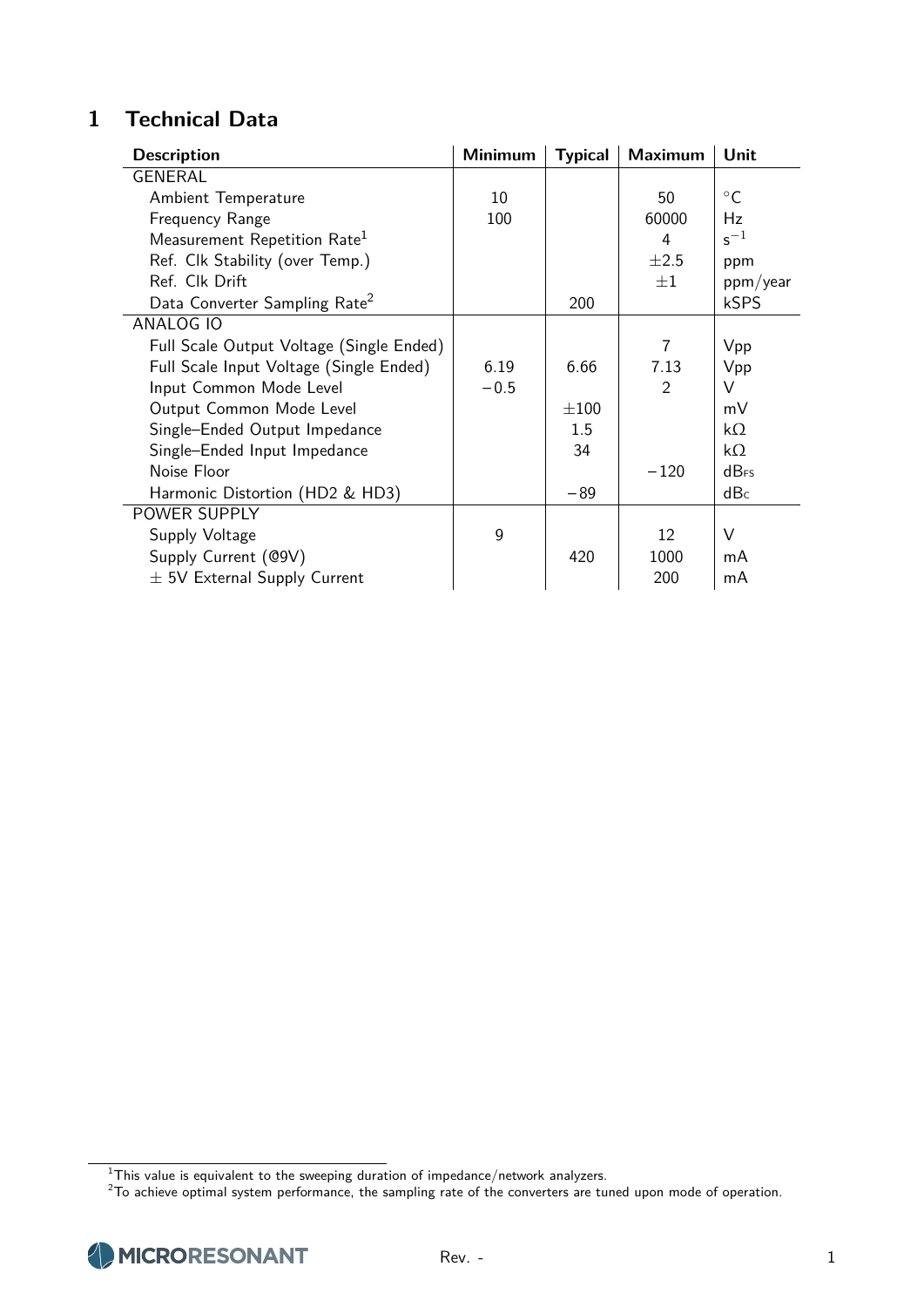## **2 Connections**

#### **2.1 Sensor Port**

Sensors are connected to the MFA 200 via the sensor port. The Connector is a common RJ45 type providing the analog signals for resonator excitation and detection on 2 separate subchannels respectively. Pin numbering scheme and pinout are shown in Fig. 1 and Tab. 1.

Excitation as well as detection signals are provided as (symmetric) differential pairs.

Standard network cabling can be used to connect sensors or sensor interfaces to the sensor port. **Note: Do not connect this port to local area network devices.**



| Pin    | <b>Description</b> |
|--------|--------------------|
| 1      | excitation $2 -$   |
| 2      | excitation 2 $+$   |
| 3      | detection $1 -$    |
| 4      | excitation $1+$    |
| 5      | excitation $1 -$   |
| 6      | detection $1+$     |
| 7      | $detection$ 2 $-$  |
| 8      | detection 2 $+$    |
| screer | Ground             |

Figure 1: Sensor Port Pin Numbering (Receptacle, Figure 1: Sensor Fort Fin Numbering (Receptacie, Table 1: Sensor Port Pinout Front View)

#### **2.2 Extension Connector**

The extension connector is a 10 pin IDC connector that can be used to provide power to external circuits like sensor interface circuits. Please consider the supply current limitation. Pin numbering scheme and pinout are shown in Fig. 2 and Tab. 2. It is recommended to use ferrite beads at the power inputs of external circuits.

Note: consider the ground connection at the sensor port to avoid ground loops.

| q  |      | 5.            | -3             |   |  |
|----|------|---------------|----------------|---|--|
| П  | и    | ×             | и              | и |  |
|    | o de | $\mathcal{L}$ | <b>Section</b> | ш |  |
| 10 | 8    | 6             |                |   |  |

| Pin     | <b>Description</b>       |
|---------|--------------------------|
| $1 - 4$ | reserved, do not connect |
| 5.6     | ground                   |
| 7.8     | -5V supply               |
| 9, 10   | $+5V$ supply             |

Figure 2: Extension Connector Pin Numbering (Re-Tigure 2. Extension Connector Finited methods (Ne-<br>
Table 2: Extension Connector Pinout ceptacle, Front View)

#### **2.3 USB**

The MFA 200 is connected to a PC via an USB 2.0 Type B connector. A virtual com port (FTDI driver) is used for communications with the MFA 200.

#### **2.4 LAN**

Not available in this version.

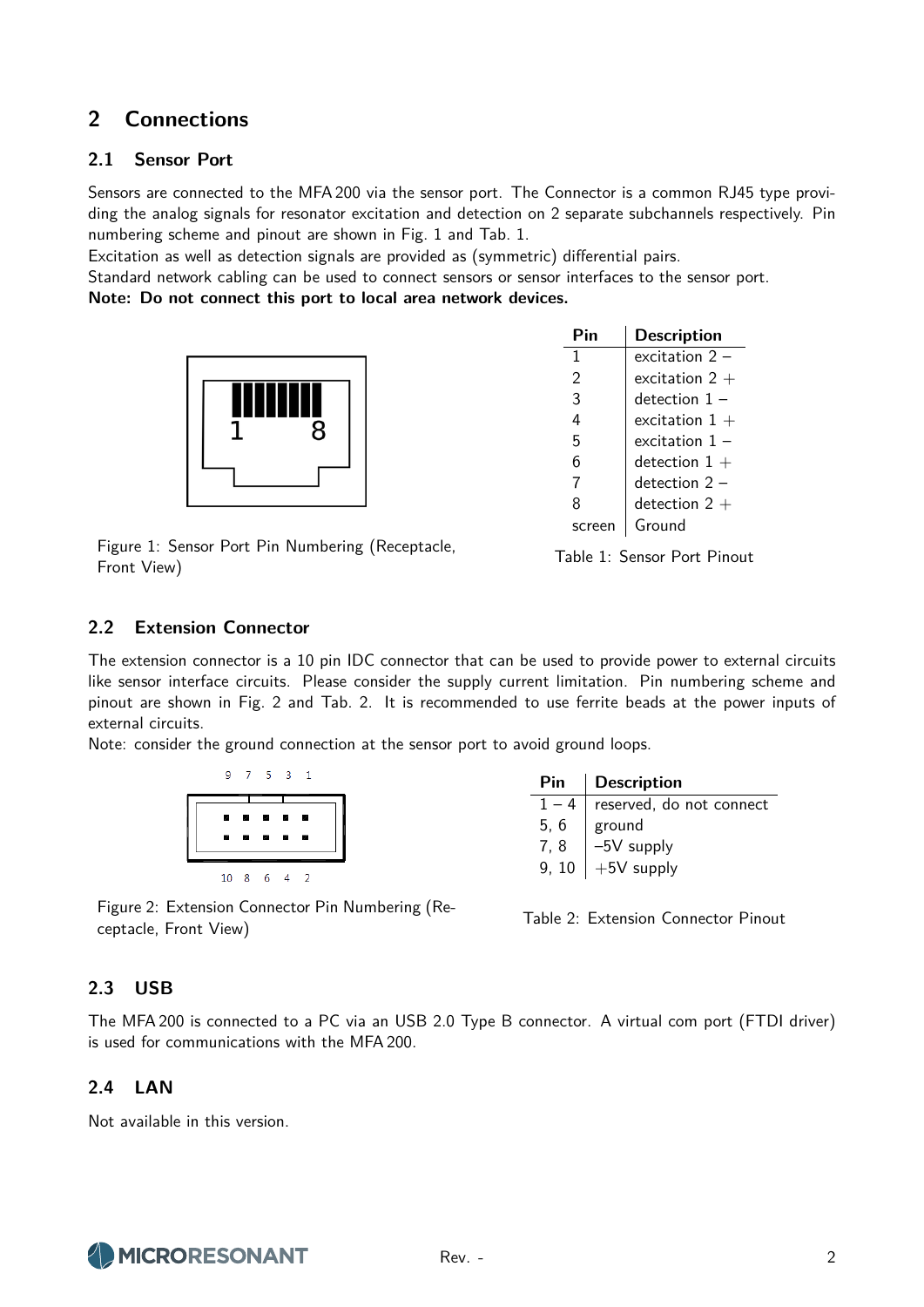## **3 Detailed Description**



Figure 3: System Overview.

#### **3.1 Excitation and Detection**

The MFA 200 is an universal evaluation platform for resonant sensors covering the complete evaluation process from sensor excitation to extraction of resonator parameters from the response signals. The most simple oscillator is called *simple harmonic oscillator*, a system with two independent lossless energy storages where energy is moved in between. If the system is lossy, it is called *damped harmonic oscillator* (DHO). The most common mechanical representation of such a system is the damped spring pendulum, in the electrical domain it is the RLC resonant circuit.

Only very few physical resonators can be modeled with a DHO only, in most cases the resonator models have to be extended with additional elements in order to describe parasitic effects. These effects comprise finite resistance of conductive paths, capacitive or inductive coupling as well as phase shifts or propagation delays. The signal components introduced by these elements are called *spurious* or *parasitic*.

In the MFA 200 a dedicated signal processing unit separates the behavior of the DHO from parasitic signal components before the parameters of the resonance are calculated. With this technology the measurement results are robust against changes of parasitic influences.

Measurements are performed in several steps which are continuously running in parallel:

- excitation of the resonator
- analyzing the response signal
- calculating the resonator behavior
- separating the DHO behavior from parasitic signal components
- calculating DHO parameters
- tuning the excitation signal upon DHO parameters

The MFA 200 utilizes a special resonator tracking mode developed to minimize the impact of disturbances and parasitic influences on the obtained measurement results. Furthermore this method suppresses sweeping artifacts as they occur with impedance/network analyzer instruments. With this technology, the

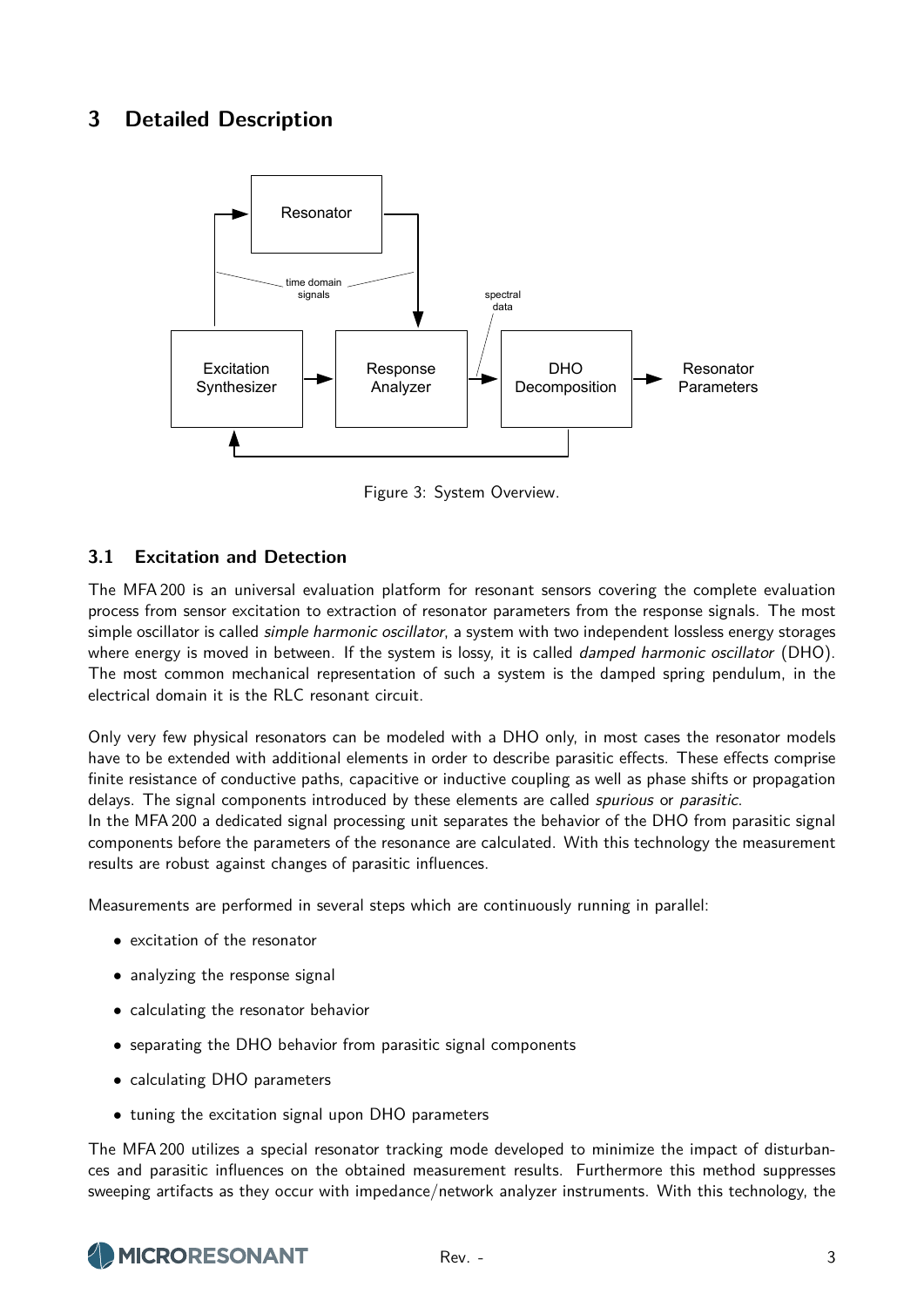resonator behavior is tracked continuously yielding a high measurement repetition rate with minimal noise on the obtained measurement results.

#### **3.2 Sensor Connection**

The MFA 200 can be used with virtually any type of resonator, independent of its physical implementation. This comprises quartz crystal resonators, mechanical resonators with piezoelectric couplers, electromag-<br>netic resonators, as well as resonators where excitation and readout mechanisms are not the same (e.g netic resonators, as well as resonators where excitation and readout mechanisms are not the same (e.g.  $\epsilon$  electromagnetically actuated cantilever with optical readout).

In order to match the properties of the resonator to the sensor port of the MFA 200 a sensor frontend electronics can be used. This sensor frontend, which can be located close to the resonator, can be powered using the  $\pm 5$  V power from the extension connector on the front panel of the MFA 200. The analog interface of the MFA 200 is based on differential signals (Fig. 4), which enables long distances between sensor frontend and MFA 200. As the ports are equipped with standard RJ45 connectors, common network cables can be used for this connection.



Figure 4: Differential signal levels.

Twoport (four terminal) resonator devices can be connected directly (considering signal levels), if oneport (two terminal) resonators are used, a sensor frontend circuit is required in almost any case. A simplified example for an interfaces circuit for a quartz crystal tuning fork is shown in Fig. 5.



Figure 5: Sensor frontend for a quartz tuning fork resonator (simplified).

The sensor port provides 2 individual subchannels for both excitation and detection, which allows the connection of 2 sensors at the same time. The desired subchannel used for measurement can then be selected in Resonance–Analyzer.

#### **3.2.1 Calibration**

frontend is used, the effect of this circuit has to be considered in order to derive the parameters of the<br> The MFA 200 evaluates the behavior of the attached device from its inputs to its outputs. When a sensor

# excitiation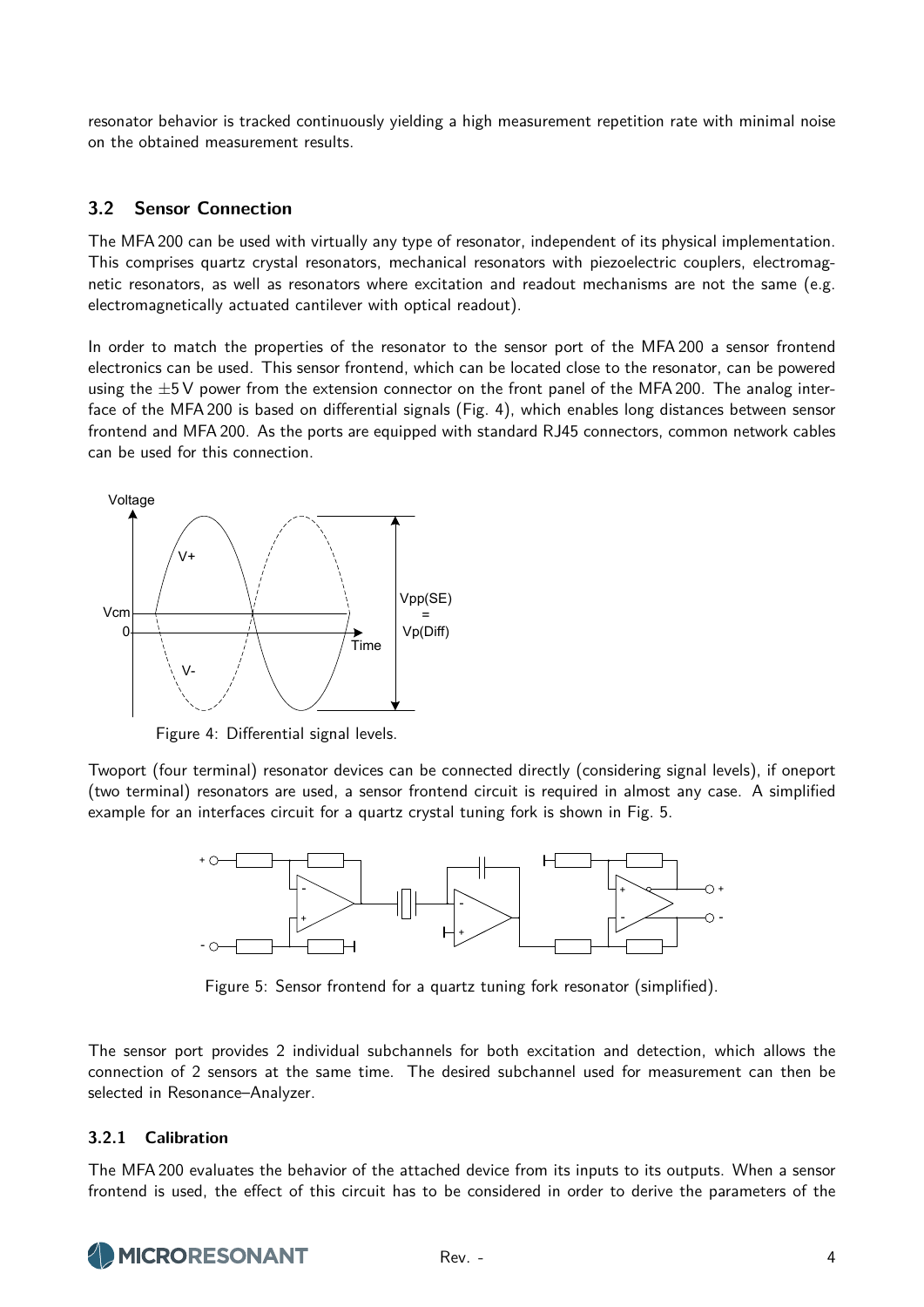resonator only. Therefor it is required to run a setup calibration procedure before starting the measurements. To cover the variety of possible sensor frontend circuits the MFA 200 offers several calibration models to choose from. For more information please refer to the user manual of Resonance–Analyzer.

#### **3.3 Dynamic Sensor Behavior**

Damped harmonic oscillators have a time constant

$$
\tau = \frac{1}{\pi b}
$$

that is inversely proportional to the bandwidth of the resonator. Due to this time constant the maximum measurement rate that can be achieved with resonant sensors is limited, depending on the operation condition. For reliable use it is recommended to use measurement rates slower than  $1/(10 \tau)$  (see Fig. 6).



Figure 6: Measurement rate vs. resonator bandwidth.

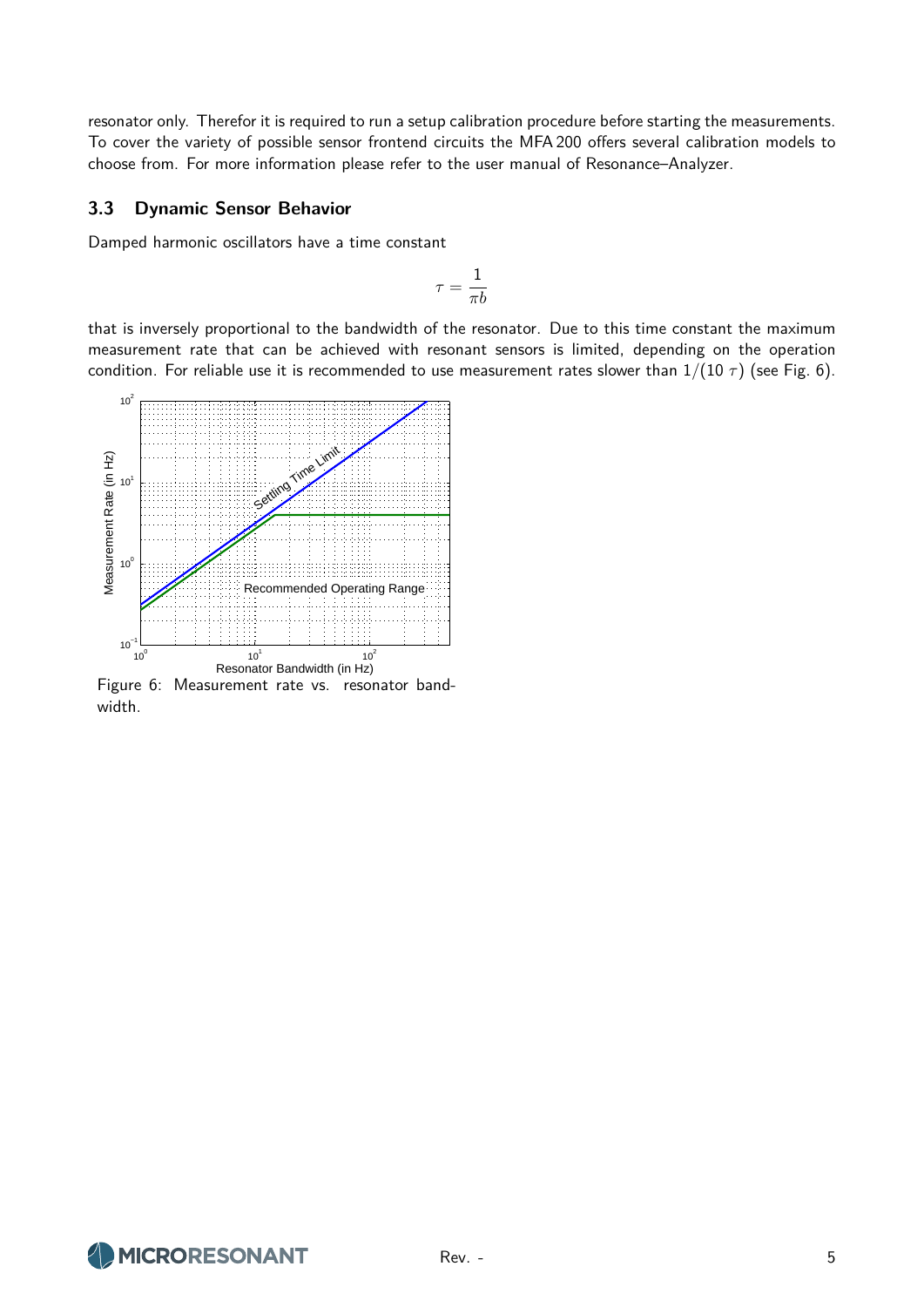#### **4 Statistical Behavior**

For many types of resonators and resonator interface circuits, the resonant behavior is afflicted with parasitic signal components causing a significant amount of the signal amplitude (Fig. 7). For the performance of the measurement system not the overall signal amplitude but the amplitude of the resonance  $A_R$  is of interest. Consequently, when estimating noise on the obtained resonance parameters from a known signal to noise ratio (SNR) of the overall analog signals, the signal to noise ratio relevant for the measurement system has to be reduced by the fraction of useful to maximum signal amplitude



Figure 7: Resonance with parasitic signal component; the maximum amplitude of the resonance behavior is smaller than the maximum of the overall signal.



Figure 8: Typical standard deviation of measured resonance frequency for a resonator at 30 kHz as function of *Q* and SNR<sub>R</sub>.



Figure 9: Typical standard deviation of measured quality factor for a resonator at 30 kHz as function of *Q* and SNRR.